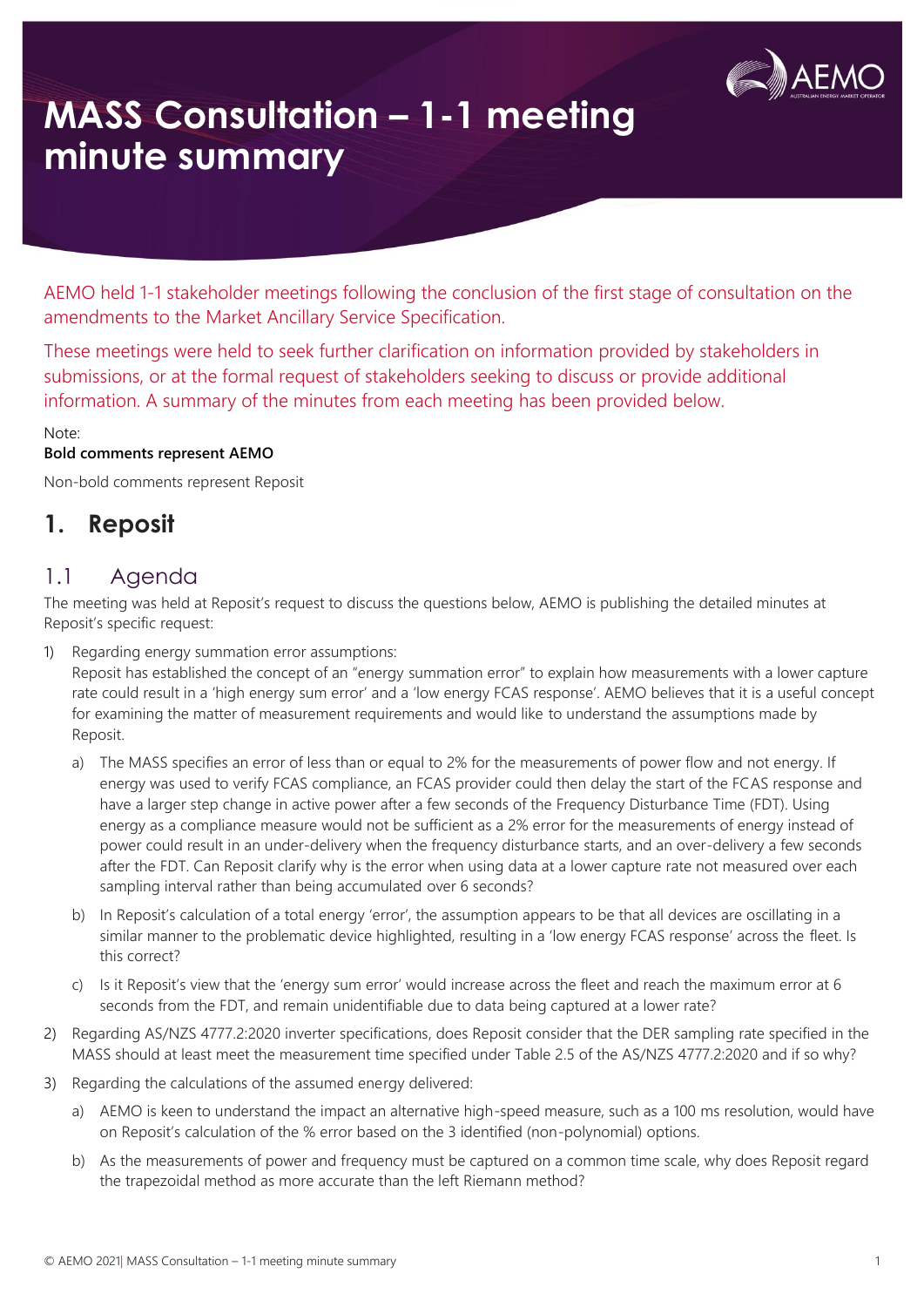

- c) If data was to be captured at 100ms intervals, which seems to give an error of ~1.67% (using the same methodology applied by Reposit), does Reposit consider the 100ms data capture rate to be reasonable? Do concerns with potential oscillations within 100ms intervals still exist?
- 4) Regarding the location of FCAS measurement and estimated error for device/asset level measurements:
	- a) Can Reposit elaborate how the fleet operational data has been used to estimate an error of 6% with device-level metering?
	- b) Does Reposit think that the measurements at the asset level should be captured if there is more than one market participant behind the meter or should measurements of power from, or to, the grid be sufficient to verify FCAS compliance?
	- c) If there is one FCAS provider for an EV and another for the controllable loads such as a hot water system, what is Reposit's view if the FCAS verification is completed using the grid flow but the data from the asset/device level is also captured in case there is an under-delivery and AEMO needs to confirm the asset that under-delivered?
- 5) Can you explain further why Reposit considers that an error in FCAS contingency response will result in AEMO purchasing additional Fast FCAS?
- 6) Can you explain this statement and how you arrive at this conclusion "Reposit is unconvinced that device-level verification is consistent with the NER as it stands."
- 7) Does Reposit consider that the current contingency FCAS capacity of VPP Demonstration participants (less than 30MW) will reduce AEMO's ability to manage the power system? If yes, what evidence does Reposit have to support its view?

## **2. Items for discussion or Noting**

## 2.1 Question 1 (a)

**Regarding energy summation error assumptions:**

**Reposit has established the concept of an "energy summation error" to explain how measurements with a lower capture rate could result in a 'high energy sum error' and a 'low energy FCAS response'. AEMO believes that it is a useful concept for examining the matter of measurement requirements and would like to understand the assumptions made by Reposit.** 

**a. The MASS specifies an error of less than or equal to 2% for the measurements of power flow and not energy. If energy was used to verify FCAS compliance, an FCAS provider could then delay the start of the FCAS response and have a larger step change in active power after a few seconds of the Frequency Disturbance Time (FDT). Using energy as a compliance measure would not be sufficient as a 2% error for the measurements of energy instead of power could result in an under-delivery when the frequency disturbance starts, and an over-delivery a few seconds after the FDT. Can Reposit clarify why is the error when using data at a lower capture rate not measured over each sampling interval rather than being accumulated over 6 seconds?** 

#### 2.1.1 Reposit's response

- Reposit is not indicating that energy should be used as a verification mechanism; the MASS verification mechanism of using power is appropriate because time is important in Frequency control.
	- Reposit indicated that responses must start on time, and for the specified duration.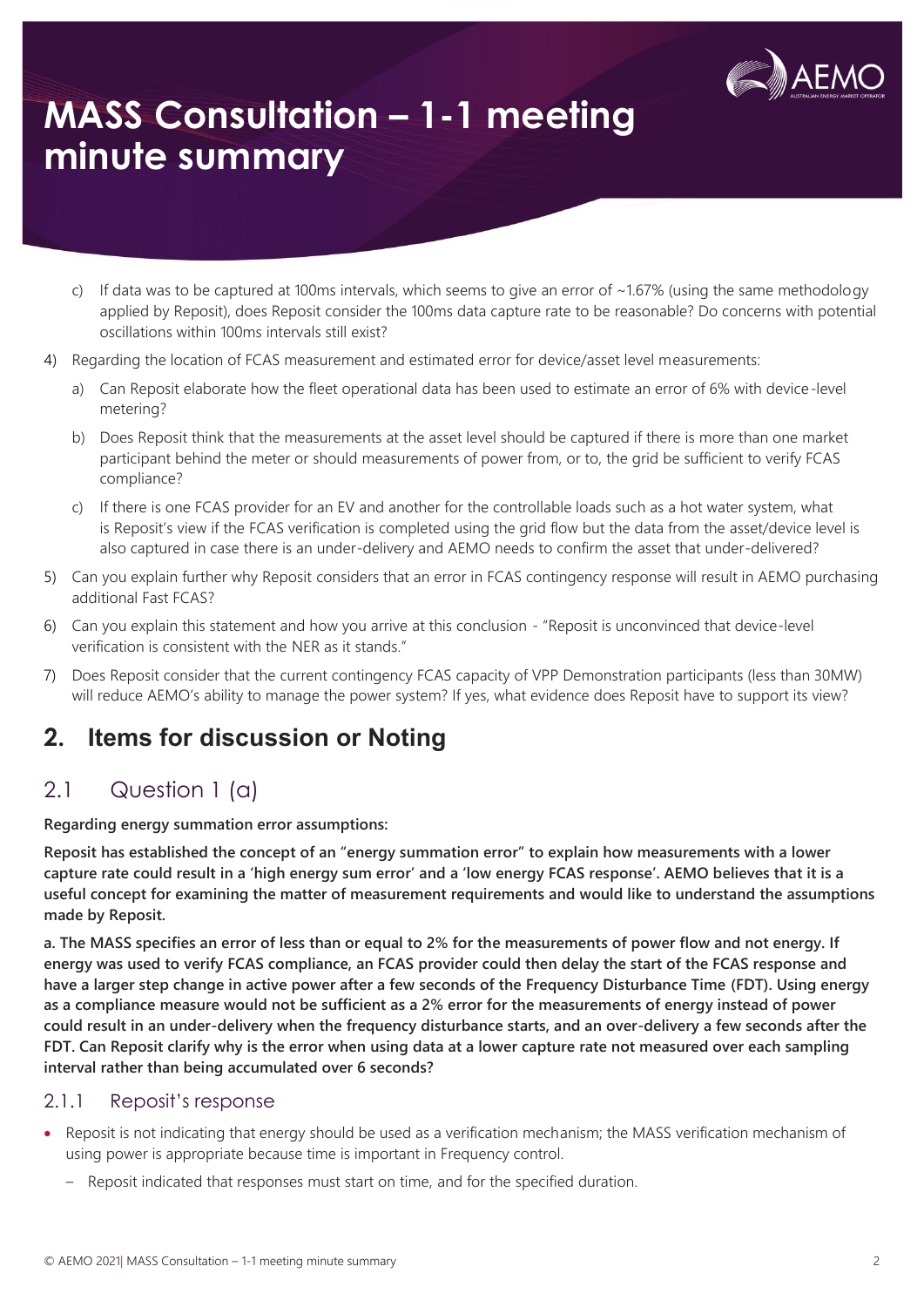

- Reposit indicated there is a need to discuss what FCAS means, understand energy from Reposit's perspective and how it is calculated.
	- Consider these components of the MASS document:
		- Section 3.3 Describes how the MASS determines what delivery means and states the time average of power across the interval being used (6s, 60s etc.)
		- Page 7 defines time average integral or the power measurements.
	- Reposit note that each market is set up at different intervals, so if there is 1 generating unit with specific nameplate power rating, if you measure in power you can identify across each market that the number being measured is the same across each market. If energy was to be used, it would not be the same because it would change dependent on the length of the interval.
- By using time average, it is considered a proxy for energy. When looking at a specific interval and the time average of interval, it corresponds to a given energy, however these numbers are easily compared across different interval lengths.
- FCAS is an energy service measured with power because it (fast services) is there to arrest a frequency deviation. The frequency deviation is caused by a lack/excess of 'work' (energy). The market is defined in terms of 'power' which is a convention – it is not power that matters, but the work.
- **AEMO considers that the work done from the start of a disturbance is what matters. Does Reposit consider that the total energy delivered in the first 6s is more important?**
- No, and note that is why the market uses power. Not because work isn't important, but because we need to look at work done at a specific time. We could use energy focusing on the number of kilojoules provided in the first 6 seconds and that X number of mega joules delivered over the first 60s. However, using the 'power' convention, it implies time in the formulation of the markets.
- The MASS does not specify what the power trajectory looks like, just that in the first 6 seconds you must deliver a certain amount of energy, measured by looking at the average power across the time.
- **Is the 16-17% error (***indicated by Reposit***) the maximum error recorded at 6s? Is it assumed that the error will keep accumulating between 0-6s and will be at the 16-17% error at the 6s mark.**
- Reposit noted that this is not exactly the case. To find the time average as per the MASS definition, the time average is an integral. There is a sequence of meter readings and we have to integrate a continuous function across 6s, and there are samples of that function so the integral of that function needs to be found from those samples. The 16% error comes from the way the samples are integrated. The continuous function is not available so there is a need to approximate the integral using the samples. Therefore, there is no notion of the error accumulating over time because the error is being incurred as the time axis is being removed.
- **AEMO sought to confirm if the error measured at 1-2s, or at 4-5s of the event is still 16%-17% and doesn't change. For example, is there a 17% error at each sampling point?**
- The error is not seen on the sampling point, it is seen on the final time average. By integrating, we remove the time component, so cannot look at this at a specific time.
- **AEMO noted that they understand this point.**
- Reposit noted that it is not clear from AEMO what calculation method is being used this error is based on the best case scenario (trapezoidal calculation), but gets worse when using other methods.
- **AEMO confirmed that a time average is used – measurements, averaged and divided by 2.**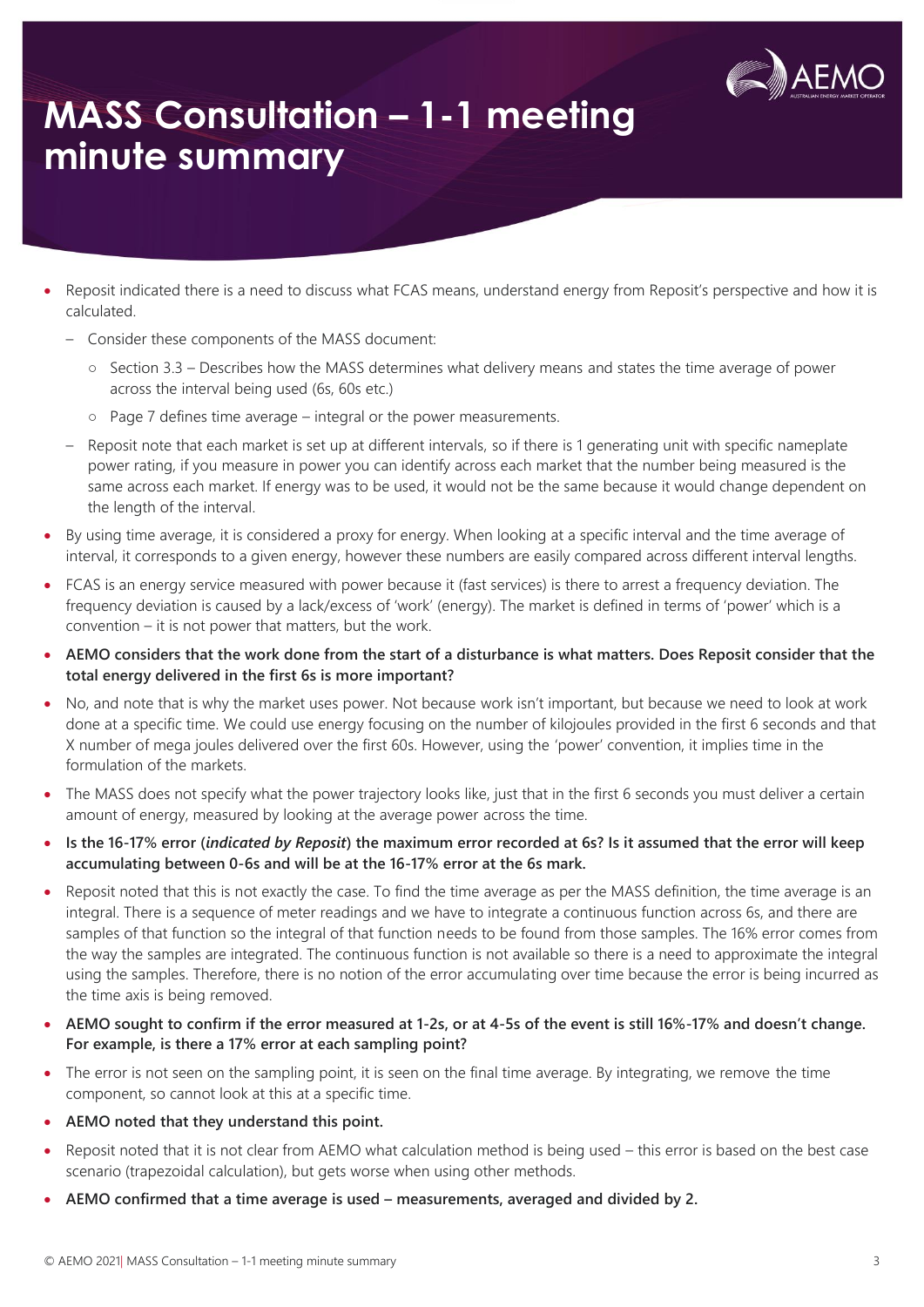

• Reposit notes that they consider this an integral (*AEMO agreed that it is an integral over time and acknowledged that it is important to know the exact timing of frequency disturbance and how it is characterised*). Reposit also noted that error is important to consider but that currently this isn't defined and the system works. Trying to introduce change to this without knowing current error; Reposit is attempting to understand precisely the current situation and what this will be after changes in measurement accuracy, and sampling intervals as these will increase the error. This results in 2 choices – buy more FCAS or increase likelihood with UFLS (which will never be done by AEMO due to customer reliability). Reposit will look at the Verification Tool (VT) with regards to the calculation. AEMO stated that ultimately the source of truth is AEMO's assessment and the FCAS VT supports this.

## 2.2 Question 1(b)

**b. In Reposit's calculation of a total energy 'error', the assumption appears to be that all devices are oscillating in a similar manner to the problematic device highlighted, resulting in a 'low energy FCAS response' across the fleet. Is this correct?**

### 2.2.1 Reposit's Response

- Reposit notes that this does not matter as the result from oscillations is not gaussian and therefore cannot be understood or used as a determinant of how much risk can be taken. Also noting that even if the error within the error bounds is known, how would AEMO decide how much risk to take (One standard deviation of risk, 2 standard deviations?). Fundamentally, AEMO is focussed on error bounds and does not want to go inside of these error bounds as this results in increased risk of UFLS. Need to characterise your probability density function for error then decide on how much error AEMO is comfortable with or decision is made to stay away from the error.
- **AEMO sought to confirm if one device is oscillating, it does not mean the other devices are doing the same thing at the same time because it depends on where the measurements of the oscillations commences and therefore will be different across the fleet?**
- Reposit also noted that not all devices oscillate and AEMO does not know what the oscillations look like, which device is oscillating, not oscillating, where the measurement started or when the oscillations started in the case where they are oscillating. This information is unknown. What is known is that AEMO does not want to operate inside error bounds, and if operating outside of the error bounds, what is occurring inside the bounds is not impacting AEMO.

### 2.2.2 Question 1(c)

**c. Is it Reposit's view that the 'energy sum error' would increase across the fleet and reach the maximum error at 6 seconds from the FDT, and remain unidentifiable due to data being captured at a lower rate?**

### 2.2.3 Reposit's Response

- Reposit not that the error bound is based on known inequalities about the integral so are not dependent on what is being integrated. The error bounds apply where you have taken a number of measurements, and you get some value from the approximate total of those measurements. It is known from the inequalities that the real total of those measurement is somewhere between the error boundaries
- **AEMO requested to clarify if it is the case that the higher the resolution, the higher the likelihood of identifying what the error is?**
- Reposit indicated that there is no idea what error amount exists currently, it is just known that it is somewhere between the error bounds. As we increase the number of samples being used or the frequency of the readings, the error bound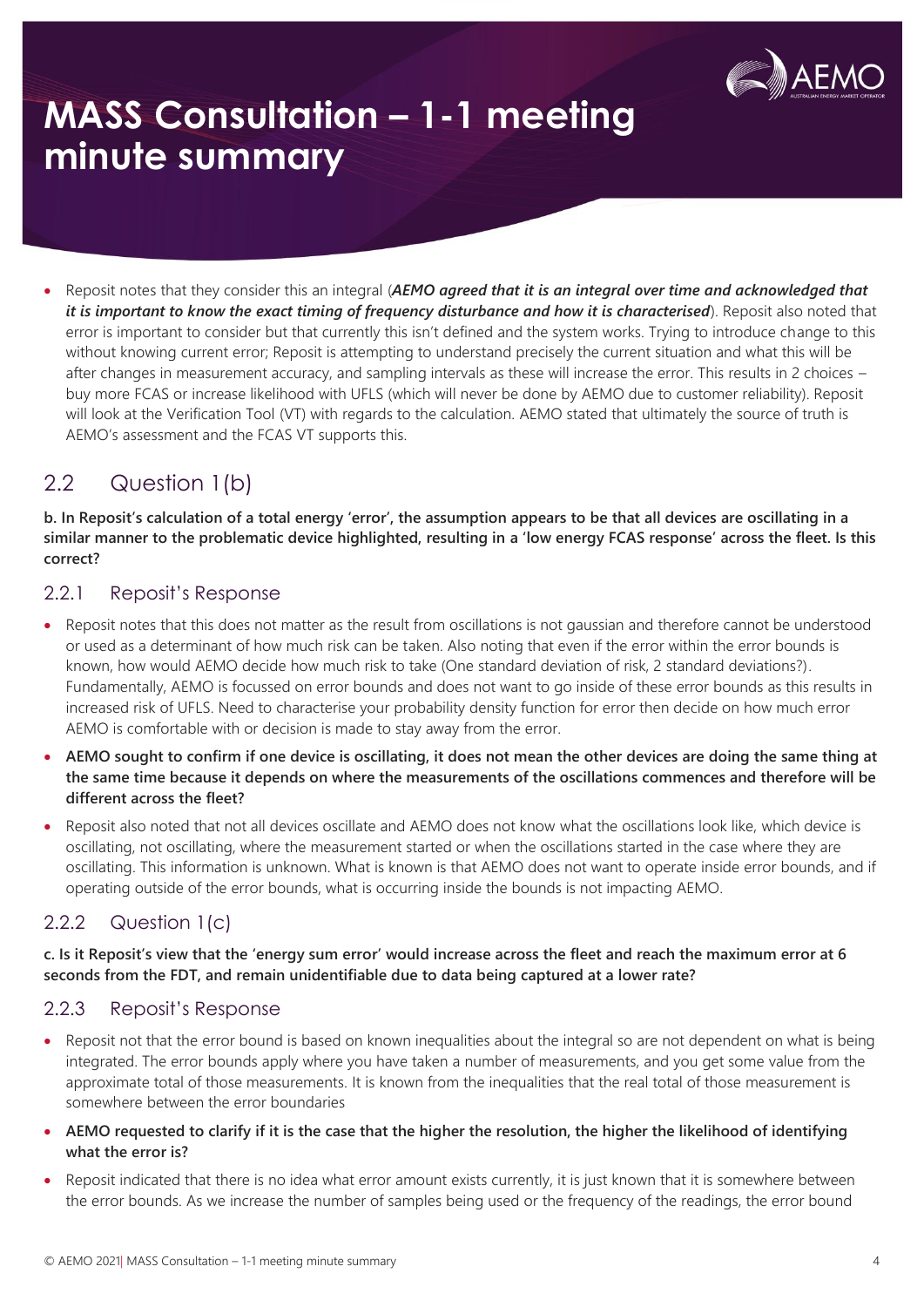

becomes smaller so the approximation is improved. This is completely independent of what is occurring, but that more information is available and therefore less assumptions are being made making the error bounds smaller.

### 2.3 Question 2

#### **Regarding AS/NZS 4777.2:2020 inverter specifications:**

#### **Does Reposit consider that the DER sampling rate specified in the MASS should at least meet the measurement time specified under Table 2.5 of the AS/NZS 4777.2:2020 and if so why?**

#### 2.3.1 Reposit's Response

- Reposit does not see AS/NZS 4777.2:2020 as relevant for this. The 2 specifications are used for completely different things – AS/NZS 4777 measures electrical quantities "to ensure the stable and reliable operation of the inverter protective functions and all modes of operation". The MASS measures electrical quantities to manage frequency recovery after an under or over frequency event to arrest frequency fall or raise, and recover the frequency as required by the FOS. While they are both measurements, these are completely different purposes. AS/NZS 4777 attempts to do no harm. Fast FCAS is trying to rapidly improve the immediate system security outlook.
- **AEMO confirmed that they understood the key point to be that they serve different purposes. However, noted that the question was more focused on the fact that 100ms was deemed to be appropriate within the Australian standard, and although it does not serve the same purpose, sought to understand if Reposit felt it should be aligned?**
- Reposit noted that this is irrelevant and does not impact the MASS. They indicated there is no specific reason these need to be aligned.
- The question should focus on fit for purpose against the defined outcomes. Reposit is indicating that the outcomes are very different, and the measurement needs to meet the requirements of the outcome.
- **AEMO questioned what Reposit's view is on the MASS being aligned with the 100ms measurement time specified in the Australian standard?**
- Noting in the Australian standard the measurement of power is 200ms *(AEMO stated that it is 100ms for frequency, Reposit later clarified that Frequency is important for time alignment and triggering but it is not important for the calculation of work*) and power is what counts as this gives information on the energy delivered against the frequency deviation and it is work that is important, so the measurement error AEMO is concerned with is on power, not frequency. The error at 200ms will be between 7-10% depending on how the 2 different errors within the data is handled.
- **Putting aside the Standard and focusing on the 100ms, what is Reposit's view on the measurement time at 100ms?**
- If error does not change, then Reposit does not see an argument for increased FCAS costs or decreased FCAS efficacy/effectiveness. As soon as error is changed, we need to consider how much compensation is needed to accommodate this error. At 100ms, there is increased error (approx. 2-3.5% increase depending on how the error propagation is calculated for non-gaussian measurement). AEMO needs to decide if the error is increased, how it will be compensated and the cost of this, then work out if this is efficient – are the savings from slowing down the measurements greater than the cost of increasing the error in Fast FCAS? It is not a case of if this is reasonable or if it is a good idea; it is about efficiency.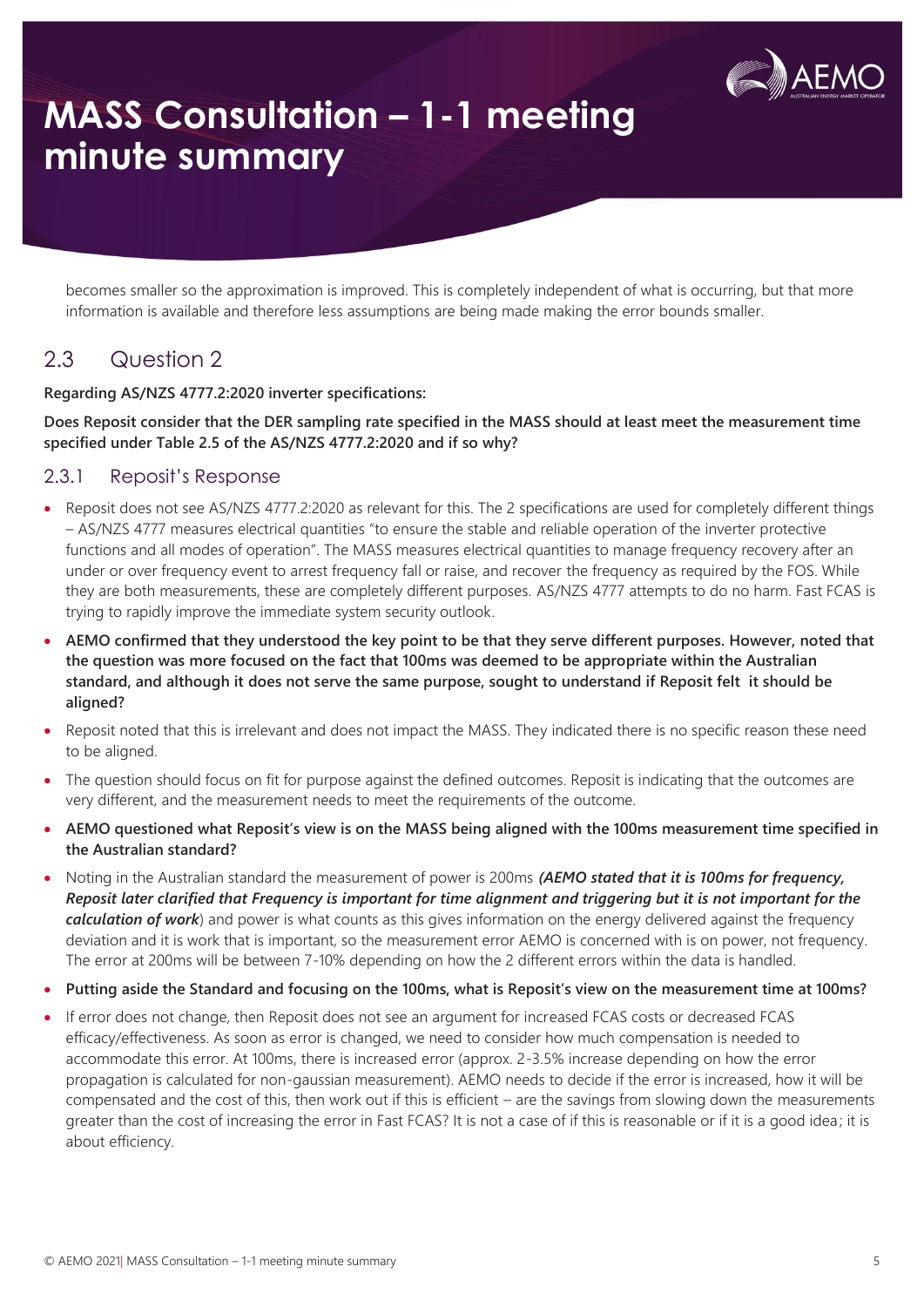

### 2.4 Question 3 (a)

**Regarding the calculations of the assumed energy delivered:**

**a. AEMO is keen to understand the impact an alternative high-speed measure, such as a 100 ms resolution, would have on Reposit's calculation of the % error based on the 3 identified (non-polynomial) options.**

#### 2.4.1 Reposit's response

- Reposit noted an action to calculate the 3 methods, however stated that they know the trapezoidal error has the lowest error of the three options, and this is why Reposit assume this was used.
- Reposit later forwarded an email to AEMO with their calculation of the error associated with sampling rates of 1s, 100ms and 50ms as summarised in the table below:

| <b>Integration Computation</b>                             | <b>Interpolation Total Max</b><br>Error $@$ 1Hz Error $@$ 1Hz |        | <b>Interpolation</b> | <b>Total Max</b> | Interpolation<br>Error @ 10Hz Error @ 10Hz Error @ 20Hz | <b>Total Max</b><br>Error @ 20Hz |
|------------------------------------------------------------|---------------------------------------------------------------|--------|----------------------|------------------|---------------------------------------------------------|----------------------------------|
| Left Riemann                                               | 33.33%                                                        | 35.33% | 3.33%                | 5.33%            | 1.67%                                                   | 3.67%                            |
| <b>Right Riemann</b>                                       | 33.33%                                                        | 35.33% | 3.33%                | 5.33%            | 1.67%                                                   | 3.67%                            |
| Trapezoidal                                                | 16.67%                                                        | 18.67% | 1.67%                | 3.67%            | 0.83%                                                   | 2.83%                            |
| Sampling rate (Hz)                                         | ٠                                                             | 1      | 10                   | 10               | 20                                                      | 20                               |
| Notes:                                                     |                                                               |        |                      |                  |                                                         |                                  |
| Assumes a integration period of 6 seconds                  |                                                               |        |                      |                  |                                                         |                                  |
| Assumes a measurement error of 2% of the measurement range |                                                               |        |                      |                  |                                                         |                                  |

Assumes that measurement error is Gaussian (due to physical processes in electrical quantity measurement)

• Reposit noted in the same email that the measurement error (2% of the range as per the MASS) is Gaussian as it is most likely due to physical processes (electronic noise). But the interpolation error is not Gaussian as it is not based on a physical process but on the control mechanisms of the battery. If they were both Gaussian we could use a quadrature to sum them, but because they are not, we need to do a linear sum.

## 2.5 Question 3(b)

**b. As the measurements of power and frequency must be captured on a common time scale, why does Reposit regard the trapezoidal method as more accurate than the left Riemann method?**

### 2.5.1 Reposit's Response

• These exist in a sequence of increasingly accurate approximations and the trapezoidal rule is the next one after the Reimann calculations (in literature). It has some extra benefits such that the options further along the sequence are less accurate in this specific circumstance. There is mathematical literature that proves this.

## 2.6 Question 3(c)

**c. If data was to be captured at 100ms intervals, which seems to give an error of ~1.67% (using the same methodology applied by Reposit), does Reposit consider the 100ms data capture rate to be reasonable? Do concerns with potential oscillations within 100ms intervals still exist?**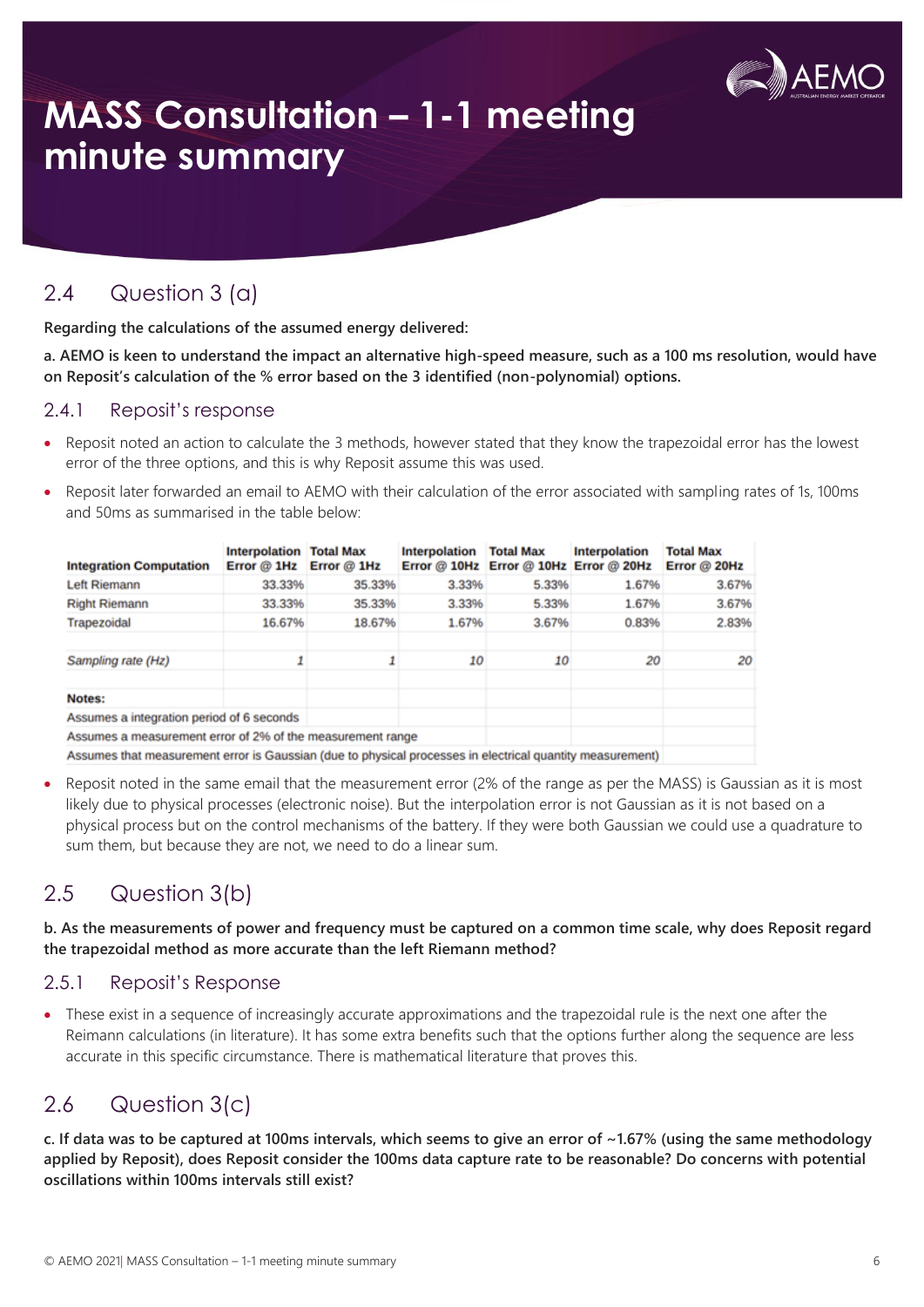

#### 2.6.1 Reposit's Response

- The VT should be changed to be the same as whatever method AEMO use. Reposit is not aware of what AEMO currently use, but are attempting to reverse engineer from the interpolation of the 2% error measurement and the sample rate at 20Hz to determine what the existing error is so that we can understand what it is at the moment and what impact the changes may have. *AEMO agrees that reverse engineering the VT is worthwhile in understanding the associated measurement error*.
- **AEMO provides an excel spreadsheet laying out the calculations on their website which can be referenced.**
- Reposit notes that there is a significant amount of hidden cells/assumptions within the VT
- **AEMO takes on board this feedback and will review the VT. One of the issues Reposit may have with trying to characterise the existing VT tool is the time aligning correctly.**
- Reposit notes the importance of correct time alignment and highlighted the variations that occur when time alignment is even slightly different and the impact this has on outcomes. Reposit pointed out that you have to assume that the power curve is unknown and only the error bounds can be calculated.
- Reposit notes that this forum is not to facilitate questions, however, if provided the opportunity to ask a question would ask: Does AEMO care as to what the error is now or is the focus on what the error will be, because currently the error is not an issue? With the assumption that as error increases, AEMO will need to compensate for that error.
	- **AEMO indicated it is also important to note that this is only the error in the measurement. The whole component of FCAS specification delivery has layers of error on top of each other. It is important to determine how significant this error is on top of all the other errors.**
	- Reposit sought to clarify what the other errors are?
	- **AEMO noted that these include error in the decision on how much FCAS is needed to cover the event, when load responses are characterised, whether a single 'one-size-fits-all' approach is appropriate or if this is 'sculpted' and the data used to determine this, and when units respond etc. Measuring FCAS is just one error.**
	- Reposit noted, to that point, it is an uncharacterised error environment, but it currently works. Danger exists when this environment is adjusted, and it is unclear what the outcome will be.
	- **AEMO also noted that the FCAS VT is not the only method used in assessing FCAS performance. It is used as a screening tool. After major disturbances, further investigation is done on the response. Registration detail is also considered.**
	- This may be the case, but the VT is also a guide for implementing FCAS. There is also implicit and unpublished service definition but Participants are not aware of this – only the MASS and VT is available.
- Reposit consider that actual objective of FCAS from a system security perspective and how this is achieved noting that the key component is 'work'.
- If metering is slowed down, less data is available to determine why things went up/down and who contributed to it etc. which Reposit consider is not ideal for AEMO.

## 2.7 Question 4 (a)

**Regarding location of FCAS measurement, it appeared Reposit has a number of points to raise…**

**a. Regarding the location of FCAS measurement and estimated error for device/asset level measurements:**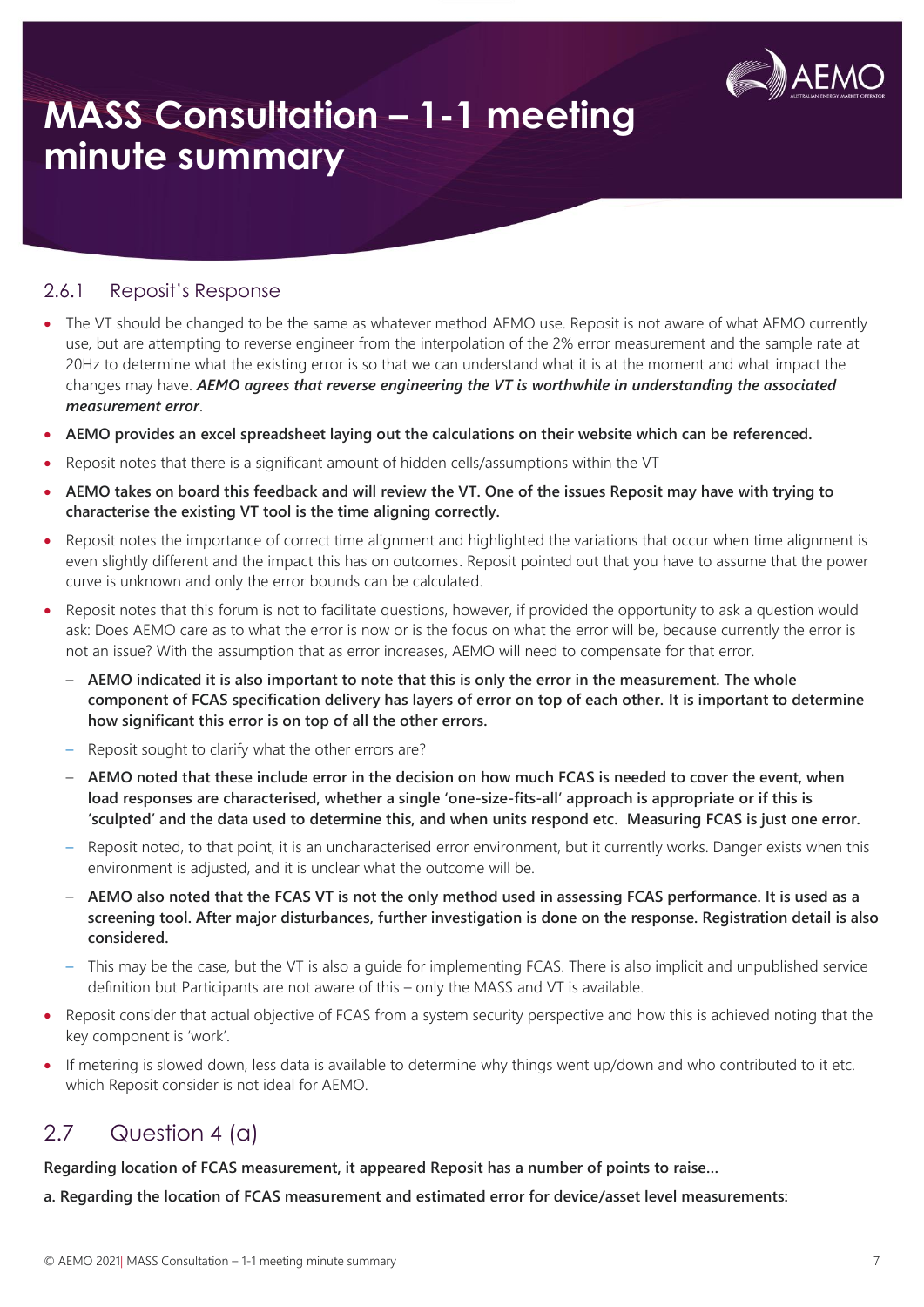

**Can Reposit elaborate how the fleet operational data has been used to estimate an error of 6% with device-level metering?**

### 2.7.1 Reposit's Reponse

- This area is complicated and statistical Reposit has a process that runs after every trip that looks at what Reposit's instantaneously calculated availability is at the AC terminals of the inverters. Reposit then looks at what was actually delivered. The delta between these 2 figures is then compared for a particular trip in aggregate. This is done as there is an availability discount factor that is moved around to ensure bids (offers) are conservative. Reposit is then able to determine what the availability discount factor is.
	- Reposit is able to determine which components of the discount are related to the trip time (i.e. what part of the discounting is related to being too slow). Remainder is attributed to the effect of behind the meter loads because we have taken out everything that is time variant, so we are now left with the time invariant. And that is now an independent variable that has to be behind-the-meter loads.
- **AEMO questions if the MASS FCAS VT was using measurement at the device level rather than the measurement at grid flow, would that show a 6% difference?**
- Reposit indicated that the same resolution data is not available, so comparison is not accurate.
- **If the 5s data currently available to Reposit at device level is used, and this is compared to the 1s data available at the grid point at 5s intervals, would you then see a 6% difference?**
- Reposit responded 'No' indicating this incurs different errors (noise etc.) and is not comparable. Reposit does not record the data at 5s – it is used to drive an App/machine learning. It is not used for measurement for verification.
- **AEMO understand this but is it possible for Reposit to look at the data and confirm what the error actually is.**
- Reposit does have this information and it is in a time series database, but the difference in sampling is just too great (20Hz vs 1/5<sup>th</sup> Hz data). Reposit indicated they could do it for 1-2 devices but don't see this as necessary as a calculation is available to provide the information. Reposit only has information available from the inverter, so anything else is considered load.
- **AEMO is still unclear as to how Reposit obtained 6% error.**
- Reposit calculates at a point in time for a particular trip what the inverter can put out, and expect a certain amount of energy from the connection point. Reposit then (at aggregate) looks at what actually went out the connection point. Then looks at the difference between the two sets of information, we note X% is lost. Of that X%, part is behind the meter load response, whether or not the control was busy at the time and so missed the frequency start by a portion of time, and whether or not the inverters are 'happy' with us (i.e. some inverters are faster, some are slower). When the time variant component is removed, we are left with an approx. error of 6% - sometimes it is more, other times less. Reposit later added that a statistical analysis could be done to determine the value and its variance. Reposit considered that AEMO should also be able to do this analysis from the VPP Demonstrations data, and the results could be compared and should be the same.
- In the Knowledge Sharing Reports (VPP Demo) it indicates that under-delivery was detected due to behind the meter loads so it is clearly something that is degrading FCAS.
- **AEMO sought to clarify – Reposit's submission indicates 6% as estimated error in the device vs connection point, including all behind the meter devices and solar.**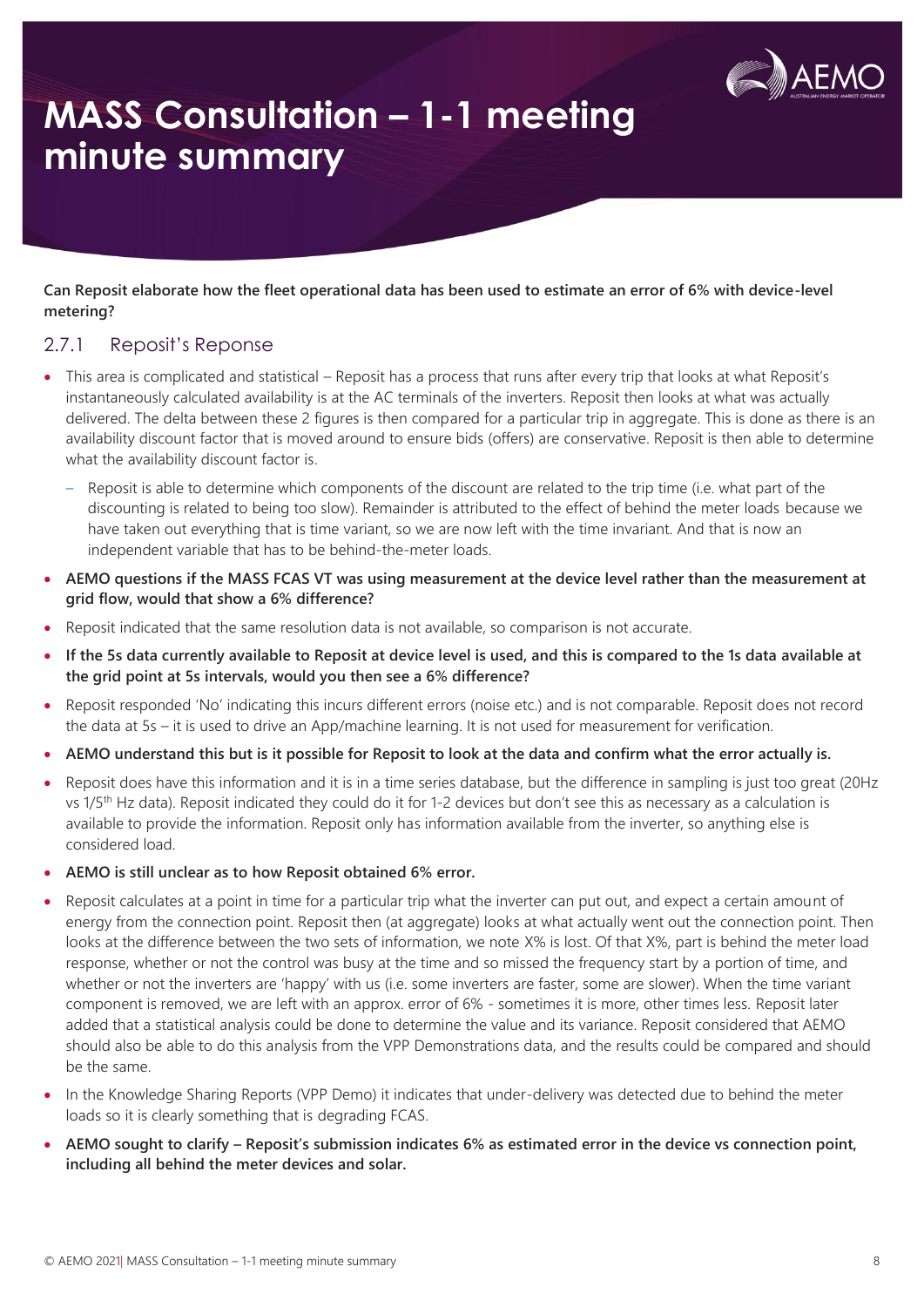

- It does not include solar as Reposit's fleet is mostly hybrids so is aware of what the solar is doing. We have to bid less when it is sunny to accommodate because we can see this – availability is reported on 5min basis.
- **What are the 5-second reports that Reposit receive?**
- Reposit gets a report on a 5-minute basis on what we can bid in for the upcoming 5-minute period, which is based on the 5-second data received from the devices. This report also provides the general operating state of all the systems (e.g. Battery self-consumption)

### 2.8 Question 4 (b& c)

**b. Does Reposit think that the measurements at the asset level should be captured if there is more than one market participant behind the meter or should measurements of power from, or to, the grid be sufficient to verify FCAS compliance?** 

**c. If there is one FCAS provider for an EV and another for the controllable loads such as a hot water system, what is Reposit's view if the FCAS verification is completed using the grid flow but the data from the asset/device level is also captured in case there is an under-delivery and AEMO needs to confirm the asset that under-delivered?**

#### 2.8.1 Reposit's Response

- Reposit doesn't think about it that way because there is no answer. The energy that makes it to the connection point is all that AEMO is concerned about.
- **AEMO noted that it is important if there is an under-delivery and need for clawback and compliance.**
- Everything should be clawed back because if AEMO thinks that a certain amount of energy should be provided by a site but this is not provided, and only one of the devices did a good job at delivering but the other devices did not, or took this in, it does not assist AEMO with meeting the energy requirements for the deviation.
- **AEMO is considering in this instance how the devices are working together (assumption is that they are) but one device is enabled for 1kW and the other for 2kW, and at the connection point you can see 2.5kW, how do you identify who under-delivered?**
- Reposit states that this is not a real problem until it becomes one. NMIs are connection points. Measurements happen at NMIs – that is what the MASS says. If this was changed to device level metering in the MASS, this would conflict with the NER. The NER states that the connection point is where the relationship between the NEM and consumer begins. If there is device level measurement, everything breaks (i.e. is not workable). Two-sided market stream address this and are looking to redefine what connection point means – kind of like MTR. This is not limited to FCAS but applies to all markets. MTR was ruled out in 2018 – it is actively being worked on by ESB. In future, Reposit sees that having 2 parties behind the meter would result in 2 connection points (NMIs) and measurement of response would remain at the connection point.

### 2.9 Question 5

**Can you explain further why Reposit considers that an error in FCAS contingency response will result in AEMO purchasing additional Fast FCAS?** 

### 2.9.1 Reposit's Response

• Reposit believe that this has been covered.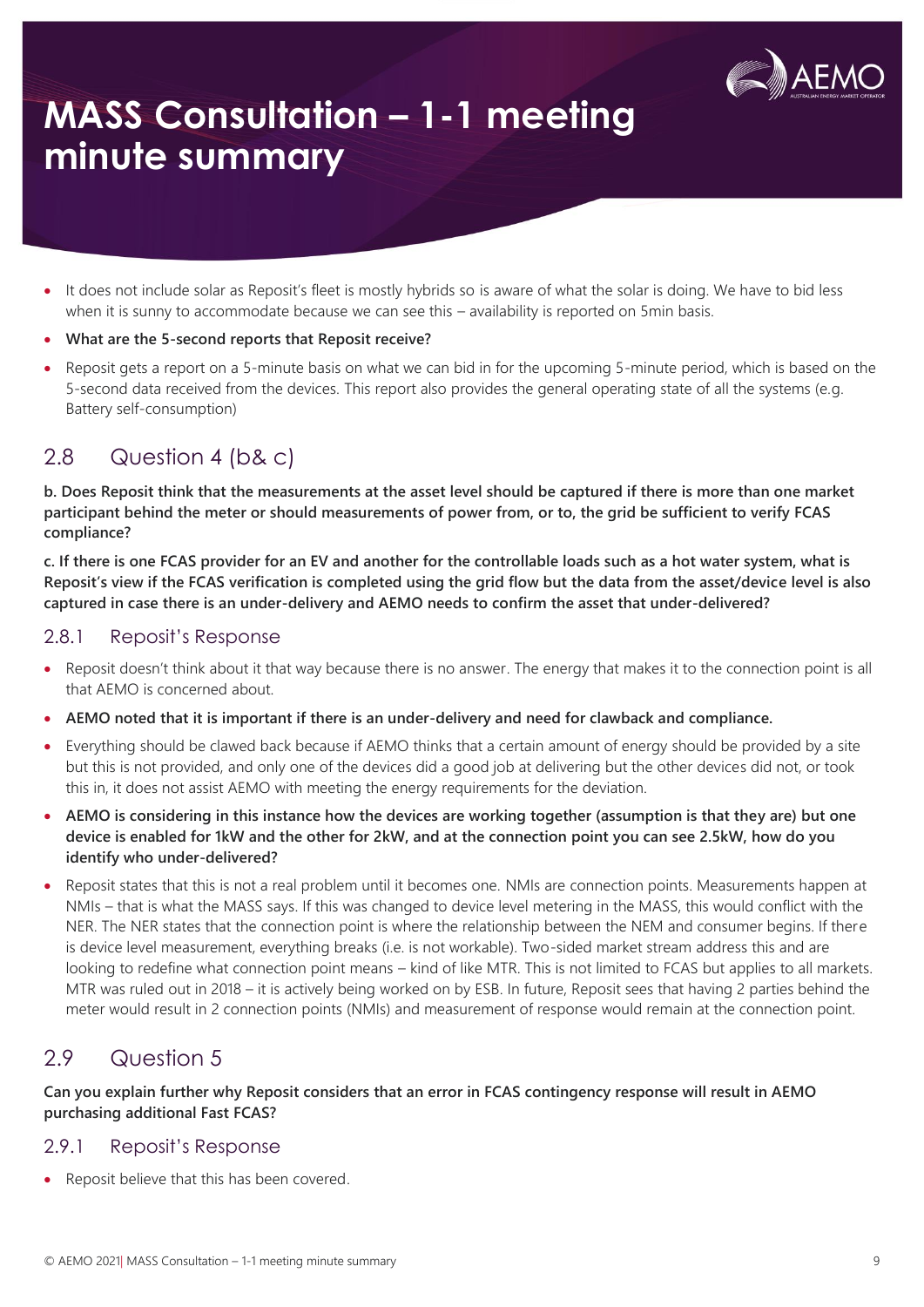

- **AEMO sought to confirm that Reposit's position is that any additional error results in a need to purchase more FCAS?**
- Reposit confirm that that is the case where you have error, this translates to uncertainty, and uncertainty is a quantitative measure of risk, and this risk needs to be managed.

## 2.10 Question 6

**AEMO asked if Reposit can explain this statement and how they arrived at this conclusion - "Reposit is unconvinced that device-level verification is consistent with the NER as it stands."** 

### 2.10.1 Reposit's Response

- This is around the connection point, in chapter 10. There is a lot of information including settlement which is dependent on connection point. A lot of stuff in the NER assumes connection point is not the device, but the revenue meter. If the revenue meter was allocated per device then that is a change in the definition of the chapter 10 connection point definition that allows everything to work. If just device level measurement is used, this is just MTR without the meter and would cause many components of the NER to not work (e.g. causer pay). This is why Reposit sees this as inconsistent and believes it would cause issues.
- **AEMO note that there is a difference between the metering at the connection point and the metering at the device level is the grid scale view – SCADA level meter at the device or asset level and revenue meter at the connection point. What Reposit are talking about is more related to the DER level, particularly when talking about the ESB and two-sided market work as it all centres around this and trying to get around the multiple trading concepts. There is more for AEMO to think about and explore – if Reposit has any specific clauses, please share these.**
- Reposit noted clauses include 3.1.4(a) which is the market design principles. To be able to allow device metering for DER only violates subsections 3 and 5 of 3.1.4(a) around technology agnosticism and equal entry for new and existing participants in the market.
- Regarding the submission, AEMO has not made any type of argument about the NEO at this point this will be in **the draft and final reports but AEMO are very interested in Reposit's views on this so these can be included in the consideration.**

## 2.11 Question 7

**Does Reposit consider that the current contingency FCAS capacity of VPP Demonstration participants (less than 30MW) will reduce AEMO's ability to manage the power system? If yes, what evidence does Reposit have to support its view?**

### 2.11.1 Reposit's Response

• Reposit proposes that the VPP Demo's current capacity has 16% error vs non-VPP Demo capacity which means there is only 24.9 MW of reliable capacity, not 30 MW, with most of this is in South Australia. Device level measurement adds another 6% error which brings this down to 23.4 MW. With most of this in South Australia noting that Reposit is not aware of the extent of FCAS procurement in this region and what is the largest single contingency. If it was 140 MW, 30 MW of this is approx. 5%. At a 22% error on 5% of the fleet, this results in 1.1% error which needs to be accommodated. If AEMO was to procure FCAS, 1.1% additional FCAS in South Australia at 2020 prices, this would cost an additional \$616,000 per annum which over 10 years would be \$6M and who pays for that? On top of this, Reposit is aware that VPP participants